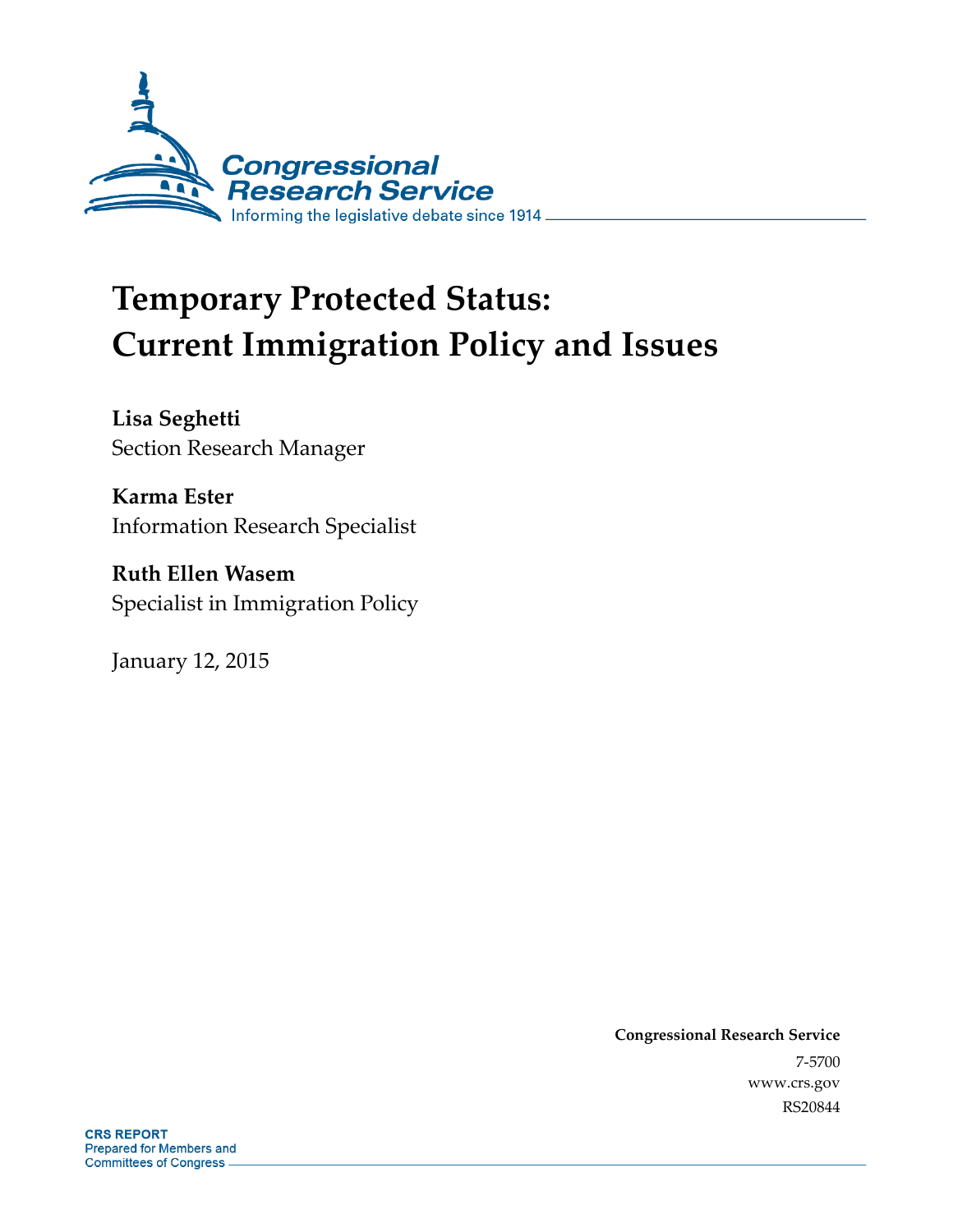### **Summary**

When civil unrest, violence, or natural disasters erupt in spots around the world, concerns arise over the safety of foreign nationals from these troubled places who are in the United States. Provisions exist in the Immigration and Nationality Act (INA) to offer temporary protected status (TPS) or relief from removal under specified circumstances. A foreign national who is granted TPS receives a registration document and an employment authorization for the duration of TPS.

The United States currently provides TPS to over 300,000 foreign nationals from a total of 11 countries: El Salvador, Guinea, Haiti, Honduras, Liberia, Nicaragua, Sierra Leone, Somalia, Sudan, South Sudan and Syria. Liberians have had relief from removal for the longest period, first receiving TPS in March 1991 following the outbreak of civil war and ultimately obtaining DED on September 30, 2011. In December 2013, the government of the Philippines formally requested that the United States grant TPS to Filipinos in the United States who are affected by Typhoon Yolanda (Haiyan). Legislation that would have granted TPS to Filipinos was introduced in the 113th Congress; however, no action was taken on it.

Under the INA, the executive branch grants TPS or relief from removal. The Secretary of Homeland Security, in consultation with the Secretary of State, has the discretion to issue TPS for periods of 6 to 18 months and can extend these periods if conditions do not change in the designated country. Congress, however, has also provided TPS legislatively.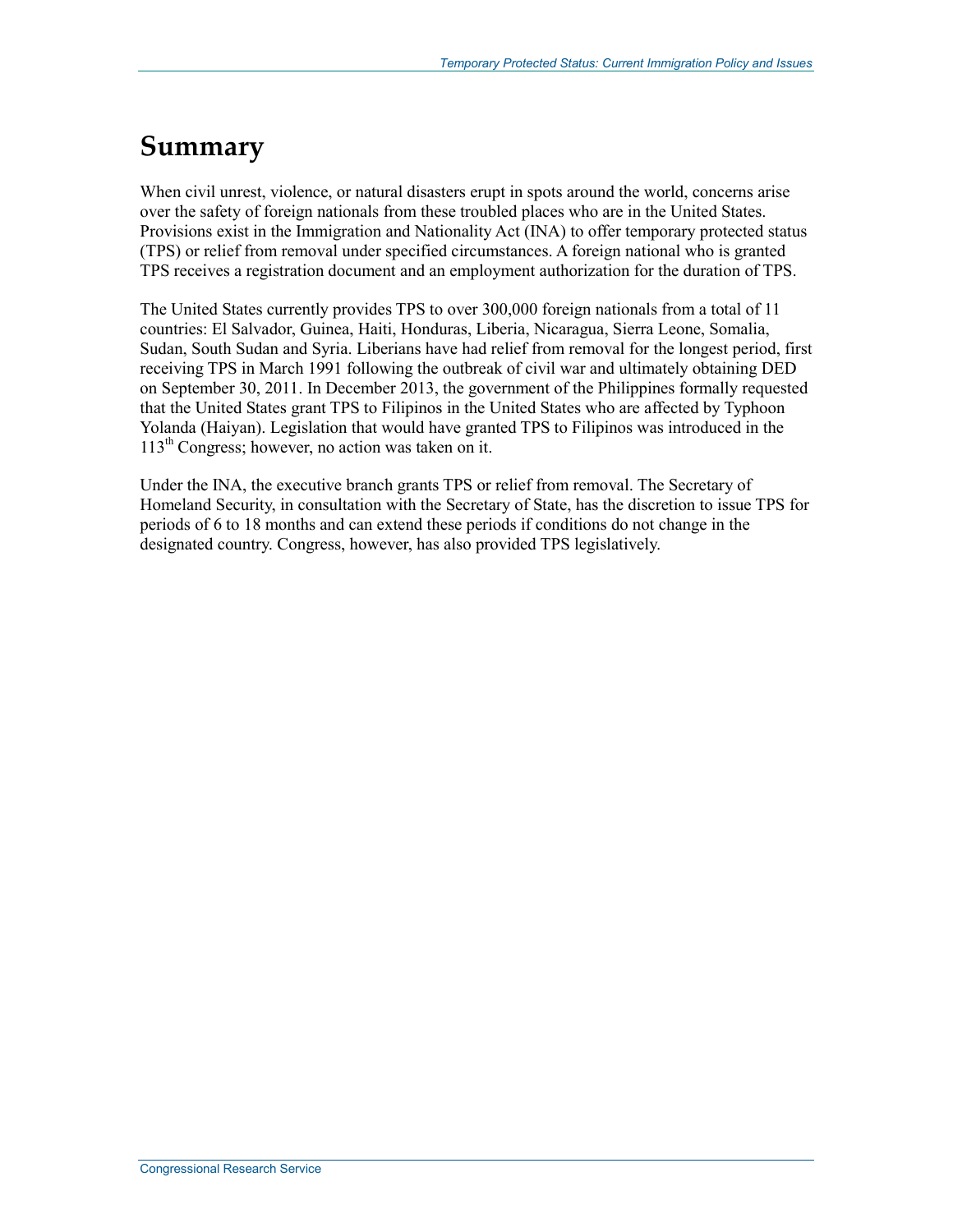### **Contents**

### **Tables**

| Table 1. Countries Whose Nationals in the United States Currently Benefit from |  |
|--------------------------------------------------------------------------------|--|
|                                                                                |  |

#### Contacts

|--|--|--|--|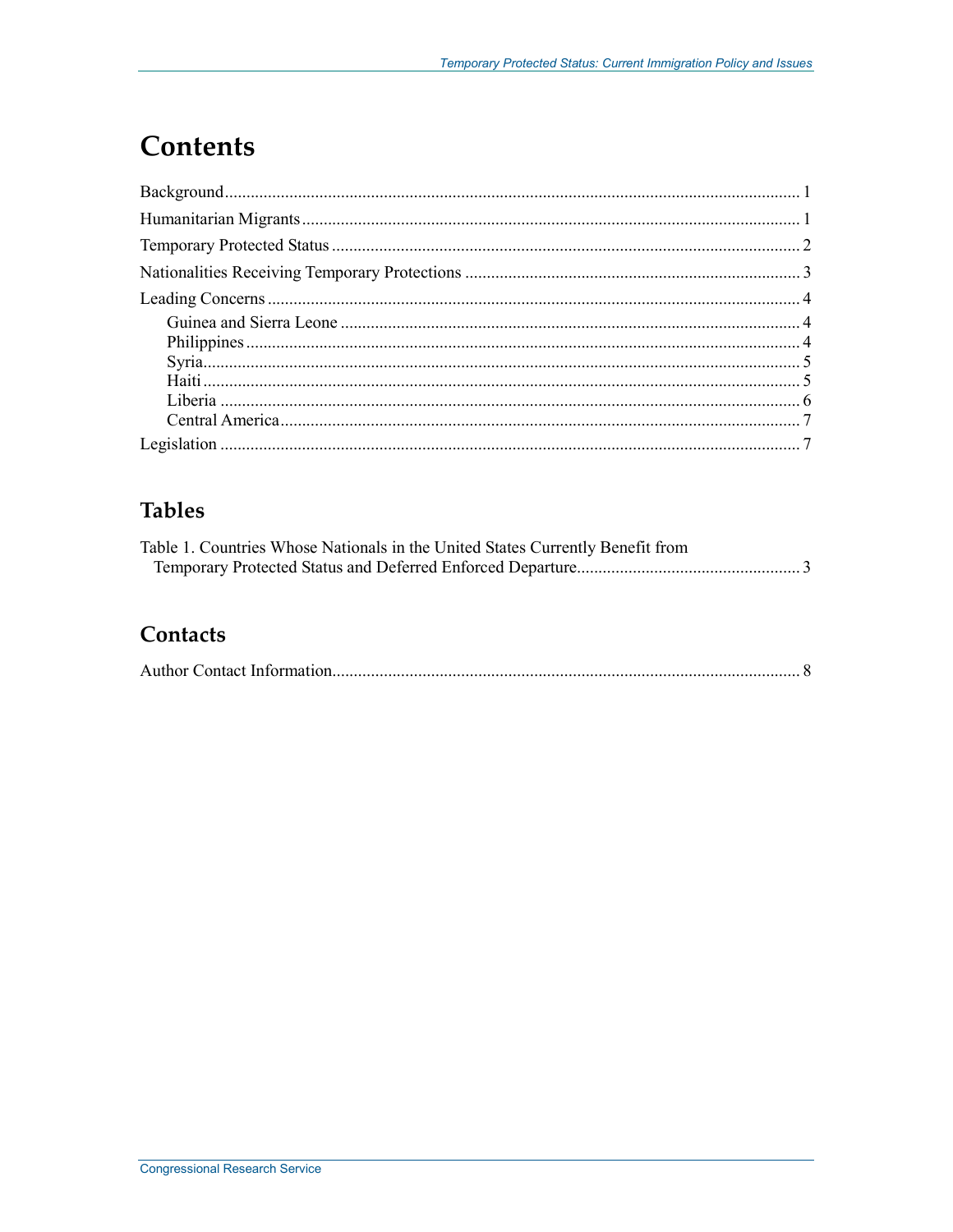## **Background**

The Immigration and Nationality Act (INA) provides that all aliens (i.e., persons who are not citizens or nationals of the United States) must enter pursuant to the INA. The major categories of aliens are immigrants, refugees and asylees (all admitted for or adjusted to legal permanent residence), and nonimmigrants (admitted for temporary reasons, e.g., students, tourists, or business travelers). Foreign nationals who lack proper immigration authorization are generally of three kinds: (1) those who overstay their nonimmigrant visas, (2) those who enter the country surreptitiously without inspection, and (3) those who are admitted on the basis of fraudulent documents. In all three instances, the aliens are in violation of the Immigration and Nationality Act (INA) and subject to removal.

As a signatory to the United Nations Protocol Relating to the Status of Refugees (hereinafter, U.N. Protocol), the United States agrees to the principle of *nonrefoulement*, which means that it will not return an alien to a country where his life or freedom would be threatened. Nonrefoulement is embodied in several provisions of U.S. immigration law. Most notably, it is reflected in the provisions requiring the government to withhold the removal of aliens to a country in which the alien's life or freedom would be threatened on the basis of race, religion, nationality, membership in a particular social group, or political opinion.<sup>1</sup>

## **Humanitarian Migrants**

Not all humanitarian migrants are eligible for asylum or refugee status. The legal definition of asylum in the INA is consistent with the U.N. Protocol, which specifies that a refugee is a person who is unwilling or unable to return to his country of nationality or habitual residence because of a well-founded fear of persecution on account of race, religion, nationality, membership in a particular social group, or political opinion. The definitions of refugee and asylee are essentially the same in the INA, with the notable difference being the physical location of the persons seeking the status. Those who are in the United States or at a U.S. port of entry apply for asylum, while those who are displaced abroad apply for refugee status. The standards of proof and minimum thresholds are similar, but the procedures and priorities are quite different.<sup>2</sup>

If the motivation of the migrant is determined to be economic improvement rather than the political reasons that underpin the legal definition, the person is not considered eligible for asylum. This distinction is sometimes difficult to discern, because persecution as well as war may lead to economic hardships, and economic deprivation may trigger persecution or insurrection. Since factors such as extreme poverty, deprivation, violence, and the dislocation brought on by famines or natural disasters may evoke a humanitarian response, the term humanitarian migrants encompasses all those who emigrate to the United States for such reasons, including those who receive asylum.<sup>3</sup>

<sup>&</sup>lt;sup>1</sup> Section 208 of INA (8 U.S.C. §1158); Section 241(b)(3) of INA (8 U.S.C. §1231); and Section 101(a) of INA (8 U.S.C. §1101(a)(42)).

<sup>2</sup> CRS Report R41753, *Asylum and "Credible Fear" Issues in U.S. Immigration Policy*, by Ruth Ellen Wasem; and CRS Report RL31269, *Refugee Admissions and Resettlement Policy*, by Andorra Bruno.

 $3$  The term "humanitarian migrant" is not defined in the INA, nor, in this context, is it meant to imply that a sympathetic policy response is warranted. Rather, it refers to factors underlying the alien's justification for (continued...)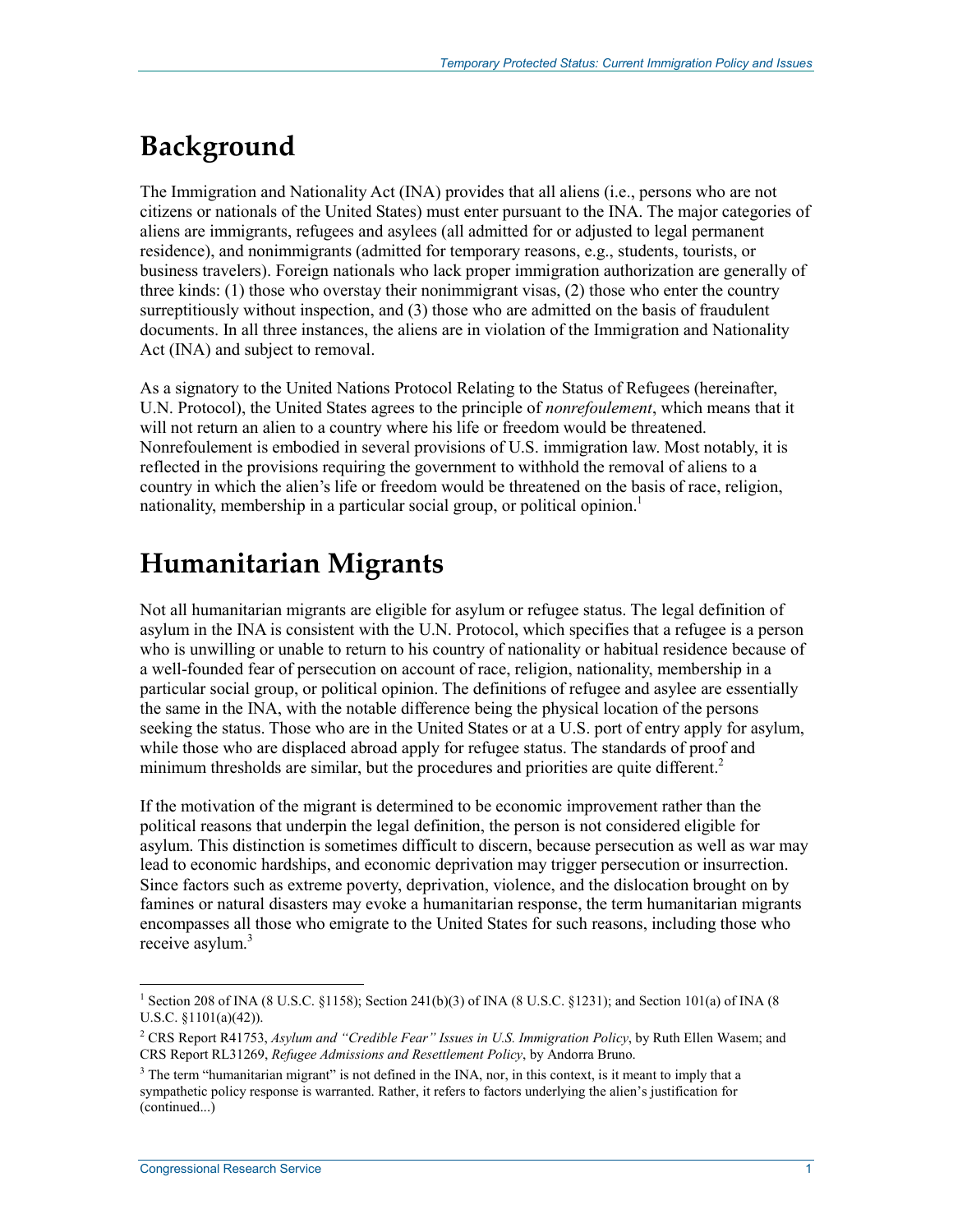The concept of "safe haven" embraces humanitarian migrants. It covers those who may not meet the legal definition of refugee but are nonetheless fleeing potentially dangerous situations. Safe haven also assumes that the host country, in this instance the United States, is the first country in which the fleeing alien arrives safely, or is the country where the alien is temporarily residing when the unsafe conditions occur. Safe haven is implicitly temporary in nature because it is given prior to any decision on the long-term resolution of the alien's status. It is also a form of blanket relief because it is premised on more generalized conditions of turmoil or deprivation in the country of origin, in contrast to the individual circumstances weighed in the case-by-case asylum process.

In terms of permanent residence over the long term, the United States endorses the internationally held position that voluntary repatriation is the best outcome for refugees. Resettlement in the country to which the asylum seeker fled is considered a secondary option, and resettlement in a third country as the last alternative.

### **Temporary Protected Status**

Temporary Protected Status (TPS) is the statutory embodiment of safe haven for those aliens who may not meet the legal definition of refugee but are nonetheless fleeing—or reluctant to return to—potentially dangerous situations. TPS is blanket relief that may be granted under the following conditions: there is ongoing armed conflict posing serious threat to personal safety; a foreign state requests TPS because it temporarily cannot handle the return of nationals due to environmental disaster; or there are extraordinary and temporary conditions in a foreign state that prevent aliens from returning, provided that granting TPS is consistent with U.S. national interests.4

The Secretary of Homeland Security, in consultation with the Secretary of State, can issue TPS for periods of 6 to 18 months and can extend these periods if conditions do not change in the designated country. To obtain TPS, eligible aliens report to the U.S. Citizenship and Immigrant Services (USCIS) in the Department of Homeland Security (DHS), pay a processing fee, and receive registration documents and a work authorization. The major requirements for aliens seeking TPS are proof of eligibility (e.g., a passport issued by the designated country, continuous physical presence in the United States since the date TPS went into effect, timely registration, and being otherwise admissible as an immigrant). The regulation specifies grounds of inadmissibility that cannot be waived, including those relating to criminal convictions and the persecution of others.<sup>5</sup>

Aliens who receive TPS are not on an immigration track that leads to permanent residence or citizenship. The "temporary" nature of TPS is apparent in the regulation. DHS has made clear that information it collects when an alien registers for TPS may be used to institute exclusion or deportation proceedings upon the denial, withdrawal or expiration of TPS.<sup>6</sup> Moreover, the TPS

<sup>(...</sup>continued)

immigration.

<sup>4</sup> Section 244 of INA (8 U.S.C. §1254a).

 $5$  8 U.S.C. §240.

<sup>6</sup> Ibid.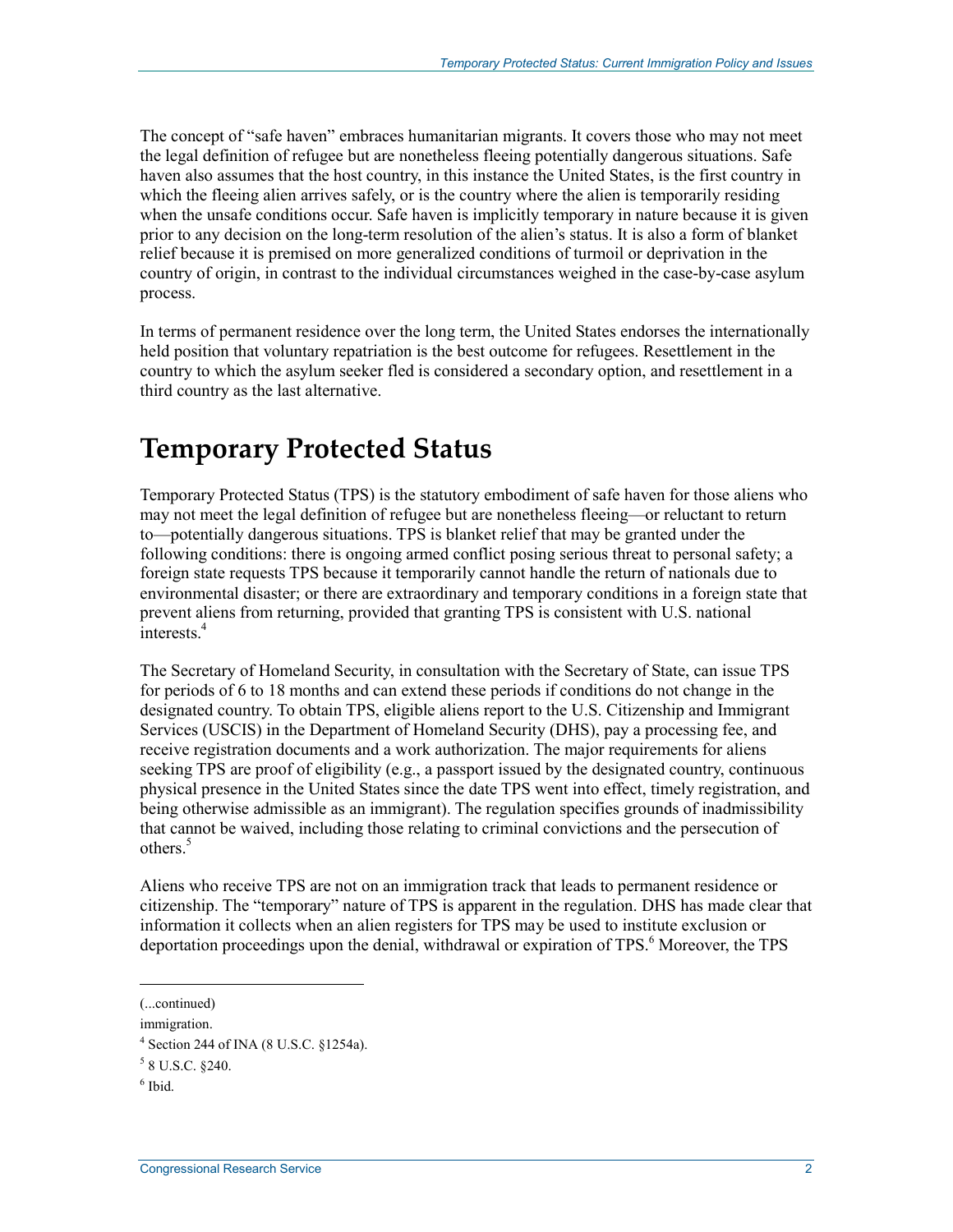provision in the INA states that a bill or amendment that provides for the adjustment to lawful temporary or legal permanent resident (LPR) status for any alien receiving TPS requires a supermajority vote in the Senate (i.e., three-fifths of all Senators) voting affirmatively.<sup>7</sup>

### **Nationalities Receiving Temporary Protections**

The United States currently provides TPS to over 300,000 foreign nationals from a total of 11 countries: El Salvador, Guinea, Haiti, Honduras, Liberia, Nicaragua, Sierra Leone Somalia, Sudan, South Sudan and Syria. Liberians have had relief from removal for the longest period, first receiving TPS in March 1991 following the outbreak of civil war and ultimately being redesignated in November 2014 due to the recent Ebola outbreak.<sup>8</sup> The estimated number of aliens currently protected range from 600 Sudanese to 204,000 Salvadorans.

In 1990, when Congress enacted the TPS statute, it also granted TPS for one year to nationals from El Salvador who were residing in the United States. Subsequently, the Attorney General, in consultation with the State Department, granted TPS to aliens in the United States from the following countries: Liberia from March 1991 to October 2007; Kuwait from March 1991 to March 1992; Rwanda from June 1995 to December 1997; Lebanon from March 1991 to March 1993; the Kosovo Province of Serbia from June 1998 to December 2000; Bosnia-Herzegovina from August 1992 to February 2001; Angola from March 29, 2000, to March 29, 2003; Sierra Leone from November 4, 1997, to May 3, 2004; and Burundi from November 4, 1997, to May 2, 2009.

| Country         | <b>Status</b> | <b>Dates</b>                                 | <b>Estimated Numbera</b> |
|-----------------|---------------|----------------------------------------------|--------------------------|
| El Salvador     | <b>TPS</b>    | March 2, 2001-September 9, 2016 <sup>b</sup> | 204.000                  |
| Guinea          | <b>TPS</b>    | November 21, 2014-May 20, 2015               | 2.000                    |
| Haiti           | <b>TPS</b>    | January 15, 2010-January 22, 2016            | 51,000                   |
| <b>Honduras</b> | <b>TPS</b>    | December 30, 1998-July 5, 2016               | 61,000                   |
| Liberia         | <b>TPS</b>    | October 1, 2007-May 20, 2015                 | 4,000                    |
| Nicaragua       | <b>TPS</b>    | December 30, 1998-July 5, 2016               | 2,800                    |
| Sierra Leone    | <b>TPS</b>    | November 21, 2014-May 20, 2015               | 2,000                    |
| Somalia         | <b>TPS</b>    | September 16, 1991-September 17, 2015        | 400                      |
| South Sudan     | <b>TPS</b>    | November 3, 2011-May 2, 2016                 | 300-500                  |
| Sudan           | <b>TPS</b>    | November 4, 1997-May 2, 2016                 | 600                      |
| Syria           | <b>TPS</b>    | March 23, 2012-September 30, 2016            | 5,000                    |

**Table 1. Countries Whose Nationals in the United States Currently Benefit from Temporary Protected Status and Deferred Enforced Departure** 

**Source:** CRS compilation of USCIS data.

7 Section 244(h) of INA (8 U.S.C. §1254a).

<sup>&</sup>lt;sup>8</sup> In September 2011, the Liberians who had TPS received relief through Deferred Enforced Departure (DED). The Attorney General can provide, under certain conditions, discretionary relief from deportation by means of the suspension of enforcement of the immigration laws against a particular group of individuals. DED is a common discretionary procedure to provide such relief.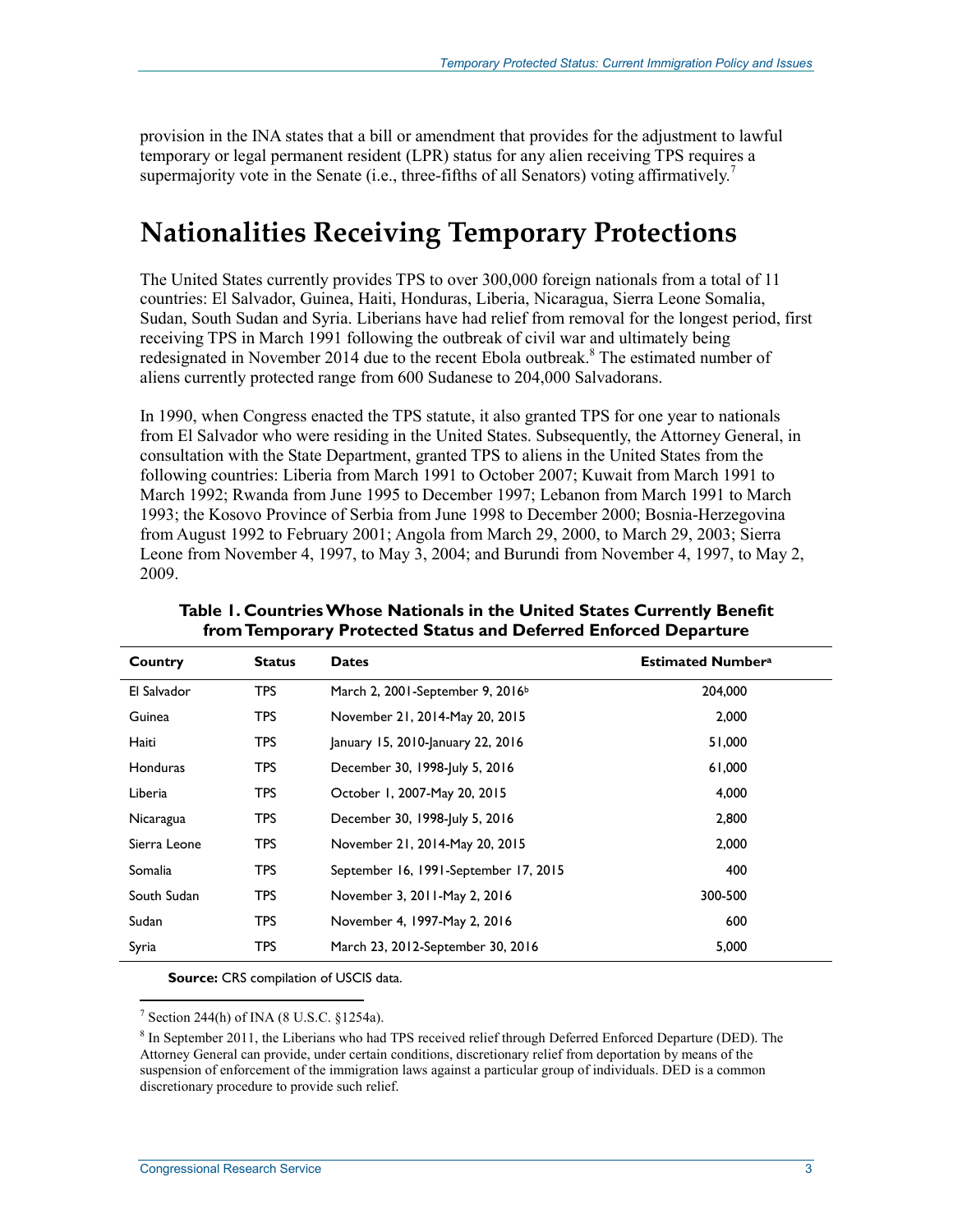- a. Estimates based upon USCIS data for designated status or work authorizations. These approximate numbers do not necessarily include all aliens from the countries who are in the United States and might be eligible for the status. USCIS updates these numbers when it renews TPS for nationals from a given country.
- b. Rather than extending TPS when it expired in 1992, the George H.W. Bush Administration granted DED to what was then estimated to be 190,000 Salvadorans through December 1994.

Rather than extending Salvadoran TPS when it expired in 1992, the George H.W. Bush Administration granted DED to what was then estimated as 190,000 Salvadorans through December 1994.

On July 9, 2011, South Sudan became a new nation.<sup>9</sup> With South Sudan's independence from the Republic of Sudan, which has had TPS since 1997, some questioned their continued eligibility for TPS under the Sudan designation. With the new designation of South Sudan, some individuals now qualify for TPS under the South Sudanese designation, while others may still qualify under the Sudan designation. $10$ 

# **Leading Concerns**

#### **Guinea and Sierra Leone**

On November 21, 2014, Secretary of Homeland Security Jeh Johnson designated Guinea and Sierra Leonne for TPS through May 20, 2015,<sup>11</sup> citing the outbreak of the Ebola Virus Disease (EVD) in West Africa.12 The current EVD, the first in West Africa, is the largest outbreak and as of November 21, 2014, over 2,400 have died in the two countries and there have been over 6,700 reported cases.<sup>13</sup> Secretary Johnson granted TPS status through May 20, 2015.<sup>14</sup>

### **Philippines**

<u>.</u>

On November 8, 2013, Typhoon Haiyan (Yolanda) became one of the strongest typhoons (cyclones) ever recorded to strike land. The typhoon struck with a force equivalent to a Category 5 hurricane and sustained winds of up to 195 mph. It directly swept through six provinces of the Philippines. The Philippine government reported that more than 6,000 people were killed and more than 3.43 million were displaced. Overall, the typhoon affected an estimated 13.7 million Filipinos.<sup>15</sup> Within a few days of the typhoon, USCIS announced a limited set of immigration

<sup>9</sup> CRS Report R41900, *The Republic of South Sudan: Opportunities and Challenges for Africa's Newest Country*, by Ted Dagne (available upon request).

<sup>&</sup>lt;sup>10</sup> U.S. Department of Homeland Security, U.S. Citizenship and Immigration Services, "Designation of Republic of South Sudan for Temporary Protected Status," 76, 198 *Federal Register* 63629-63635, October 13, 2011.

<sup>&</sup>lt;sup>11</sup> Liberians were also designated for TPS in the announcement. See Liberians below.

<sup>&</sup>lt;sup>12</sup> U.S. Citizenship and Immigration Services, "Designation of Guinea and Sierra Leonne for Temporary Protected Status," 79 *Federal Register* 69502-69502, November 21, 2014.

<sup>&</sup>lt;sup>13</sup> Nearly 3,000 individuals have died from EVD in Liberia and there have been over 7,000 reported cases. See CRS Report IF00044, *Ebola: 2014 Outbreak in West Africa*, by Nicolas Cook and Tiaji Salaam-Blyther.

<sup>14</sup> U.S. Citizenship and Immigration Services, "Designation of Guinea for Temporary Protected Status," 79 *Federal Register* 69511-69515, November 21, 2014; and U.S. Citizenship and Immigration Services, "Designation of Sierra Leone for Temporary Protected Status," 79 *Federal Register* 69506-69511, November 21, 2014.

<sup>15</sup> CRS Report R43309, *Typhoon Haiyan (Yolanda): U.S. and International Response to Philippines Disaster*, (continued...)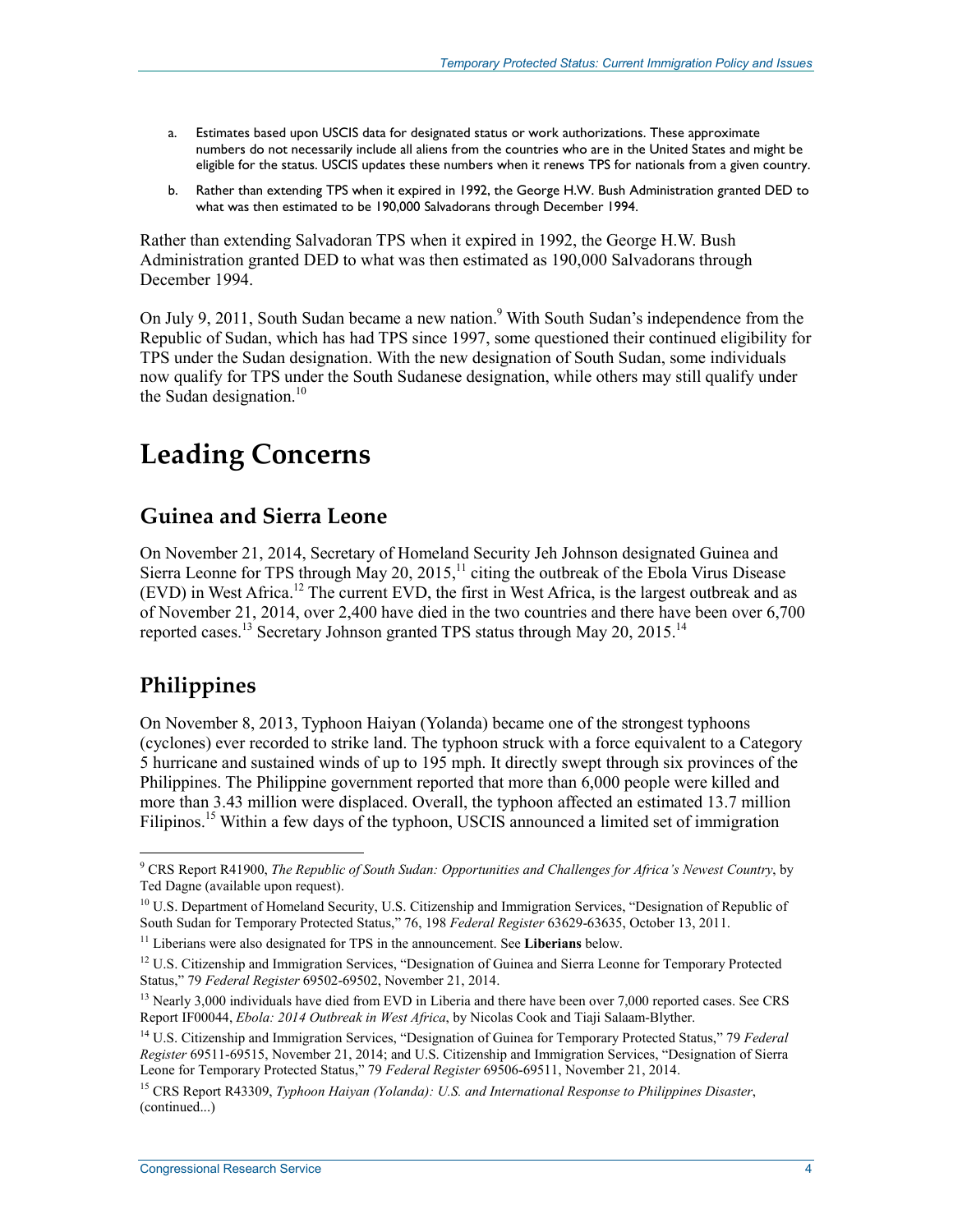relief measures that Filipinos impacted by the typhoon might be eligible for, but it did not grant TPS.16 The government of the Philippines formally requested on December 16, 2013, that President Barack Obama designate TPS for Filipinos in the United States.<sup>17</sup>

#### **Syria**

On March 29, 2012, then-Secretary of Homeland Security Janet Napolitano designated the Syrian Arab Republic (Syria) for TPS through September 30, 2013, citing temporary extraordinary conditions that would make it unsafe for Syrian nationals already in the United States to return to the country.<sup>18</sup> Foreign nationals from Syria are among those subject to additional security screenings and background checks in order to obtain a visa to come to the United States because Syria is deemed a state sponsor of terrorism.<sup>19</sup> The ongoing uprising against Syrian President Bashar al Asad had escalated to the point that then-DHS Secretary Napolitano said "conditions in Syria have worsened to the point where Syrian nationals already in the United States would face serious threats to their personal safety if they were to return to their home country." In the initial granting of TPS, Napolitano made clear that DHS would conduct full background checks on Syrians registering for TPS.<sup>20</sup> On January 5, 2015, TPS was once again extended for Syria through September 30, 2016.<sup>21</sup>

#### **Haiti**

The devastation caused by the January 12, 2010, earthquake in Haiti prompted calls for the Obama Administration to grant TPS to Haitians in the United States at the time of the earthquake.<sup>22</sup> The scale of humanitarian crisis after the earthquake—estimated thousands of

<sup>(...</sup>continued)

coordinated by Thomas Lum and Rhoda Margesson.

<sup>&</sup>lt;sup>16</sup> U.S. Citizenship and Immigration Services, "USCIS Reminds Filipino Nationals Impacted by Typhoon Haiyan of Available Immigration Relief Measures," press release, November 15, 2013, http://www.uscis.gov/news/alerts/uscisreminds-filipino-nationals-impacted-typhoon-haiyan-available-immigration-relief-measures.

<sup>&</sup>lt;sup>17</sup> Embassy of the Philippines, Washington DC, "PH Seeks Additional Immigration Relief for Pinoys in US," press release, December 16, 2013, http://www.philippineembassy-usa.org/news/3774/300/PH-SEEKS-ADDITIONAL-IMMIGRATION-RELIEF-FOR-PINOYS-IN-US/d,phildet/.

<sup>&</sup>lt;sup>18</sup> U.S. Department of Homeland Security, U.S. Citizenship and Immigration Services, "Designation of Syrian Arab Republic for Temporary Protected Status," 61 *Federal Register* 19026-19030, March 29, 2012.

<sup>&</sup>lt;sup>19</sup> No nonimmigrant visa under §101(a)(15) of the INA shall be issued to any alien from a country that is a state sponsor of international terrorism unless the Secretary of State determines, in consultation with the Attorney General and the heads of other appropriate U.S. agencies, that such alien does not pose a threat to the safety or national security of the United States.

<sup>&</sup>lt;sup>20</sup> Secretary of Homeland Security Janet Napolitano, "Temporary Protected Status (TPS) for Syrian Nationals," press release, March 23, 2012, http://www.dhs.gov/ynews/releases/20120323-napolitano-statement-syria-tps.shtm.

<sup>&</sup>lt;sup>21</sup> U.S. Department of Homeland Security, U.S. Citizenship and Immigration Services, "Extension and Redesignation of Syrian Arab Republic for Temporary Protected Status," 77, 80 *Federal Register* 245-252, January 5, 2015.

 $^{22}$  The issue of Haitian TPS has arisen several times in the past few years, most notably after the U.S. Ambassador declared Haiti a disaster in September 2004 due to the magnitude of the effects of Tropical Storm Jeanne. A series of tropical cyclones in 2008 resulted in hundreds of deaths and led some to label the city of Gonaives uninhabitable.22 The Administration of President George W. Bush did not to grant TPS or other forms of blanket relief to Haitians, nor was legislation that would have provided TPS to Haitians, such as H.R. 522 in the  $110<sup>th</sup>$  Congress, enacted. Opponents to Haitian TPS traditionally argue that it would result in an immigration amnesty for unauthorized Haitians and foster illegal migration from the island. CRS Report RS21349, *U.S. Immigration Policy on Haitian Migrants*, by Ruth Ellen (continued...)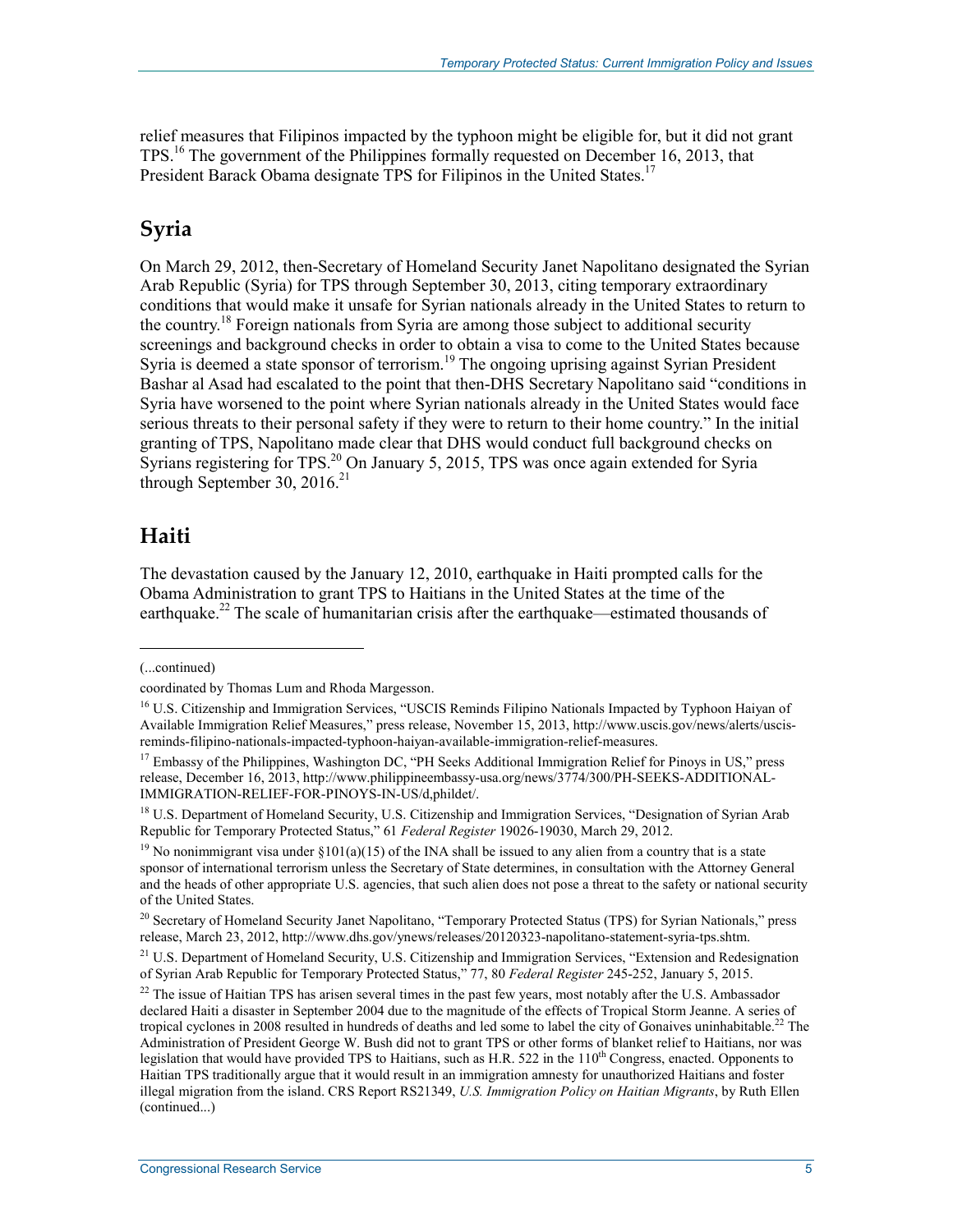Haitians dead and reported total collapse of the infrastructure in the capital city of Port au Prince—led DHS to grant on January 15, 2010 TPS for 18 months to Haitian nationals who were in the United States as of January 12, 2010. Then-Secretary Janet Napolitano stated: "Providing a temporary refuge for Haitian nationals who are currently in the United States and whose personal safety would be endangered by returning to Haiti is part of this Administration's continuing efforts to support Haiti's recovery.<sup>23</sup> On July 13, 2010, Napolitano announced an extension of the TPS registration period for Haitian nationals. Citing the difficulties nationals were experiencing in obtaining documents to establish identity and nationality, and the difficulty in gathering the funds required to apply for TPS, the registration period was extended through January 18, 2011.<sup>24</sup>

Napolitano extended and re-designated TPS for Haitians on May 17, 2011. The extension was effective July 23, 2011, and enabled eligible individuals who arrived up to one year after the earthquake in Haiti to receive TPS. The re-designation targeted individuals who were allowed to enter the United States immediately after the earthquake on temporary visas or humanitarian parole but were not covered by the initial TPS grant. The extension and re-designation was for a period of 18 months, through January 22, 2013.<sup>25</sup> Subsequently, the DHS Secretary extended the designation of Haiti for TPS for 18 months from January 23, 2013, through July 22, 2014.<sup>26</sup> In March 2014, TPS for Haiti was extended until January 22, 2016.<sup>27</sup>

#### **Liberia**

Liberians had relief from removal for the longest period of those who have had TPS or other forms of blanket relief from deportation. They first received TPS in March 1991 following the outbreak of civil war. In 1999, approximately 10,000 Liberians in the United States were given DED after their TPS expired September 28, 1999. Their DED status was subsequently extended to September 29, 2002. On October 1, 2002, Liberia was re-designated for TPS for a period of 12 months, and the status continued to be extended. On September 20, 2006, however, the George W. Bush Administration announced that Liberian TPS would expire on October 1, 2007, and they were once again granted DED until March 31, 2009. On March 23, 2009, President Obama extended DED for Liberians until March 31, 2010, and on March 18, 2010, President Obama once again extended DED for Liberians through September 30, 2011.28 Previously, Liberia's DED

<sup>(...</sup>continued)

Wasem.

<sup>&</sup>lt;sup>23</sup> U.S. Department of Homeland Security, "Statement from Secretary Janet Napolitano," press release, January 15, 2010.

<sup>&</sup>lt;sup>24</sup> U.S. Citizenship and Immigration Services, "Extension of the Initial Registration Period for Haitians Under the Temporary Protected Status Program," 75 *Federal Register* 39957, July 13, 2010.

<sup>&</sup>lt;sup>25</sup> U.S. Department of Homeland Security, "Secretary Napolitano Announces Extension of Temporary Protected Status for Haitian Beneficiaries," press release, May 17, 2011.

 $^{26}$  U.S. Citizenship and Immigration Services, "Extension of the Designation of Haiti for Temporary Protected Status," 77 *Federal Register* 2012-23826, October 1, 2012.

<sup>&</sup>lt;sup>27</sup> U.S. Citizenship and Immigration Services, "Extension of the Designation of Haiti for Temporary Protected Status," 79 *Federal Register* 11808-11814, March 3, 2014.

<sup>&</sup>lt;sup>28</sup> U.S. Citizenship and Immigration Services, "Filing Procedures and Automatic Extension of Employment Authorization and Related Documentation for Liberians Provided Deferred Enforced Departure," 75 *Federal Register* 15715, March 30, 2010.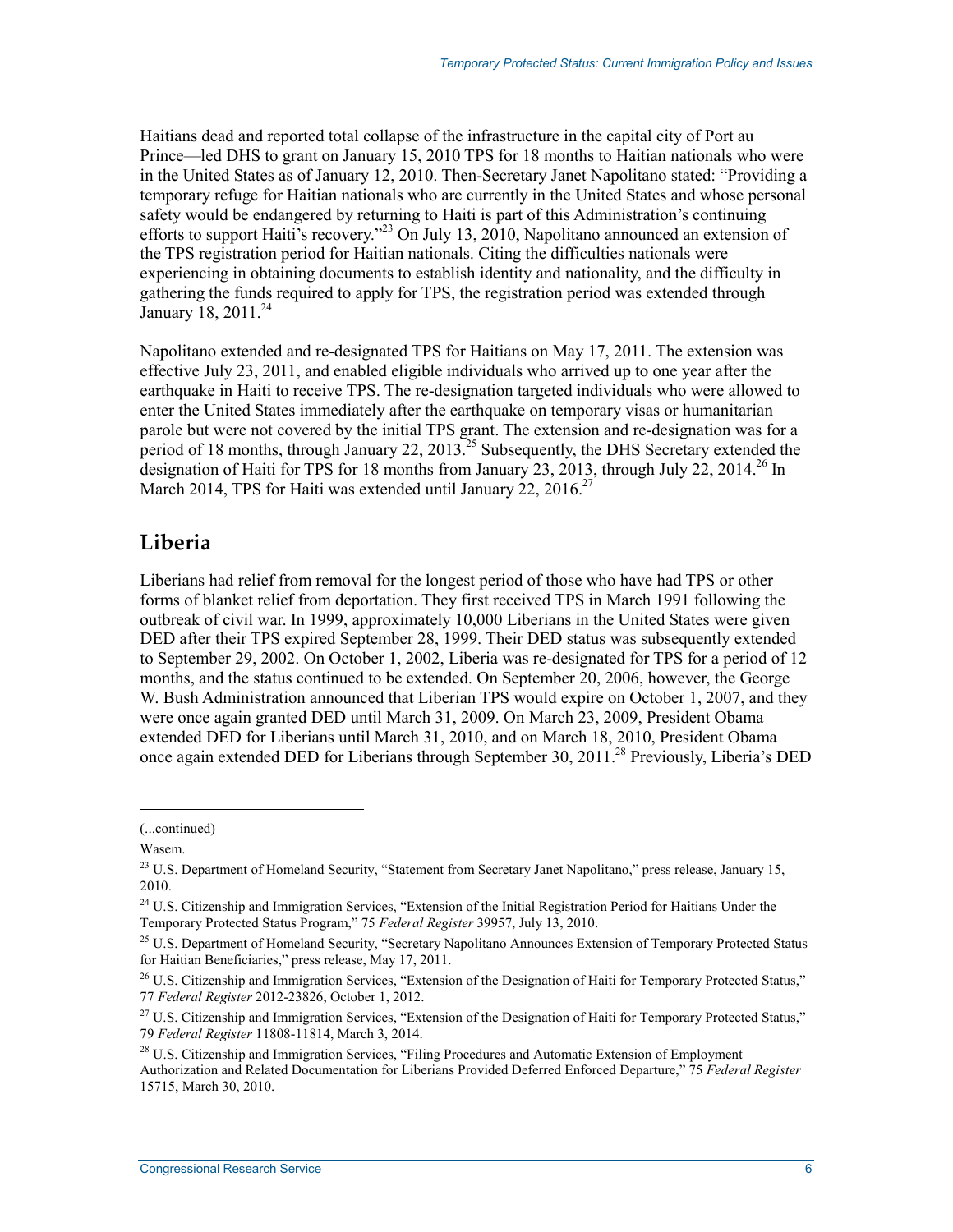status had been extended through September 30, 2014, but with the Ebola outbreak, the country was once again granted TPS status through May 20, 2015.<sup>29</sup>

#### **Central America**

Whether to grant blanket relief to nationals from neighboring Central American countries has perplexed policy makers for several decades. The only time Congress has specifically granted TPS was in 1990 to nationals of El Salvador.<sup>30</sup> In the aftermath of Hurricane Mitch in November 1998, then-Attorney General Janet Reno announced that she would temporarily suspend the deportation of aliens from El Salvador, Guatemala, Honduras, and Nicaragua. On December 30, 1998, the Attorney General designated TPS for undocumented Hondurans and Nicaraguans in the United States as of that date because, they maintained, Honduras and Nicaragua had such extraordinary displacement and damage from Hurricane Mitch as to warrant TPS. Prior to leaving office in January, the Clinton Administration said it would temporarily halt deportations to El Salvador. In 2001, the George W. Bush Administration decided to grant TPS to Salvadorans following two earthquakes that rocked El Salvador.

Over the years, the George W. Bush Administration granted, and now the Barack Obama Administration has continued to grant, TPS to Central Americans from El Salvador, Honduras, and Nicaragua. Their rationale has been consistent when announcing the re-designation: "There continues to be a substantial, but temporary, disruption of living conditions in Nicaragua resulting from Hurricane Mitch, and Nicaragua remains unable, temporarily, to handle adequately the return of its nationals."31 Similarly, the *Federal Register* notice re-designating Salvadoran TPS stated: "There continues to be a substantial, but temporary, disruption of living conditions in El Salvador resulting from a series of earthquakes in 2001, and El Salvador remains unable, temporarily, to handle adequately the return of its nationals."<sup>32</sup>

### **Legislation**

Legislation that would have granted TPS to Filipinos had been introduced in the  $113<sup>th</sup>$  Congress.<sup>33</sup> The bill would have provided TPS for 18-months to a national of the Philippines who: (1) has been continuously physically present in the United States since November 8, 2013, (2) is admissible as an immigrant and not ineligible for TPS, and (3) registers for TPS with DHS. It also would have permitted Filipinos with TPS to travel abroad if they establish to the satisfaction of the Secretary that emergency and extenuating circumstances beyond their control require their departure for a brief, temporary trip abroad. No action was taken on the bill.

<sup>1</sup> 29 U.S. Citizenship and Immigration Services, "Designation of Liberia for Temporary Protected Status," 79 *Federal Register* 69502-69502, November 21, 2014.

<sup>30</sup> For historical analysis, see out of print CRS Report 97-810, *Central American Asylum Seekers: Impact of 1996 Immigration Law*, by Ruth Ellen Wasem (available upon request.)

<sup>&</sup>lt;sup>31</sup> U.S. Citizenship and Immigration Services, "Extension of the Designation of Nicaragua for Temporary Protected Status," 78 *Federal Register* 20128-20133, April 3, 2013.

<sup>&</sup>lt;sup>32</sup> U.S. Citizenship and Immigration Services, "Extension of the Designation of El Salvador for Temporary Protected Status," 78 *Federal Register* 2013-12793, May 30, 2013.

<sup>&</sup>lt;sup>33</sup> See H.R. 3602, the Filipino Temporary Protected Status Act of 2013.